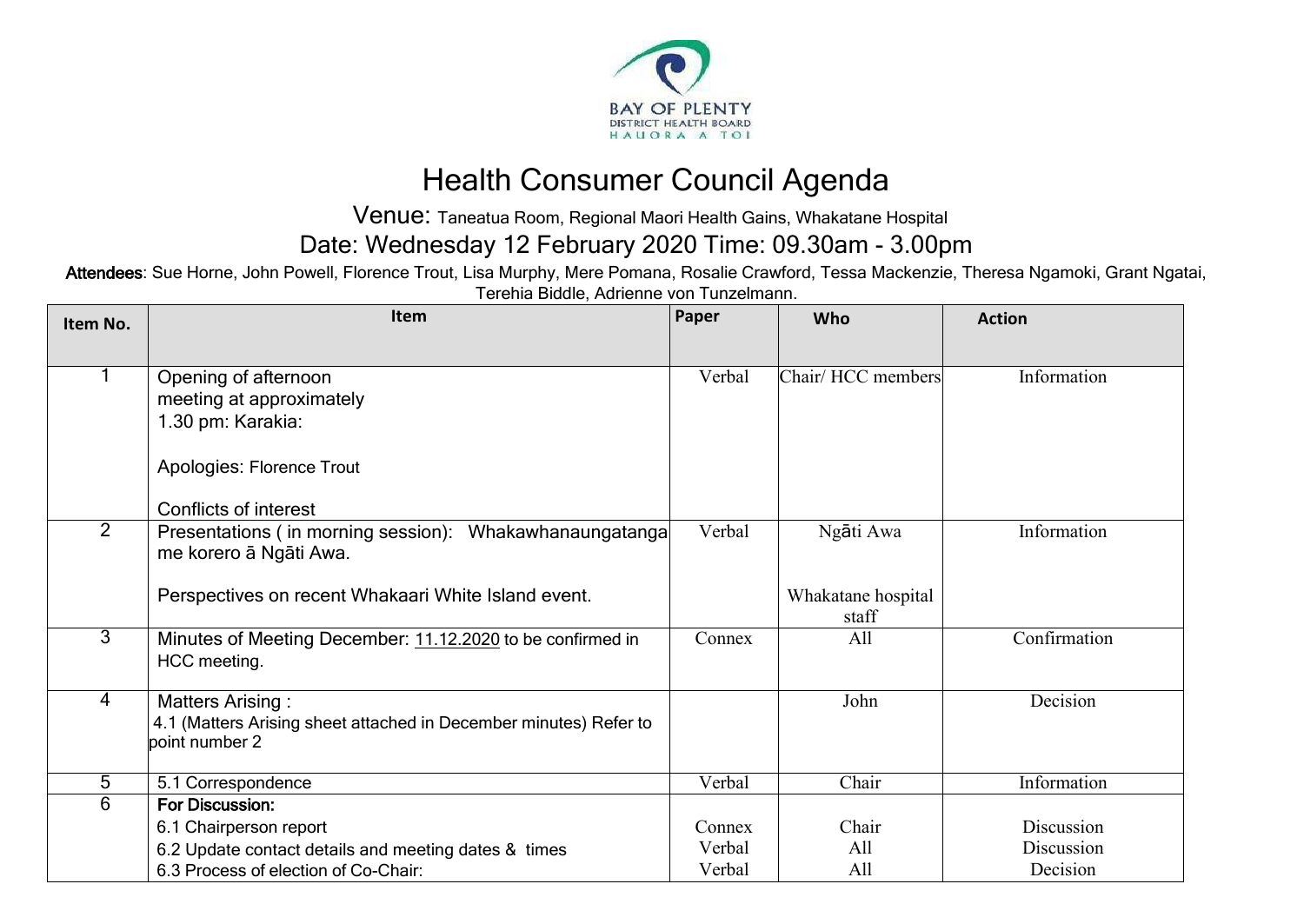|                 | <b>Patient Experience: Nil</b>                                                                                                             |        |                        |                          |
|-----------------|--------------------------------------------------------------------------------------------------------------------------------------------|--------|------------------------|--------------------------|
| 8               | Reports of participation in other groups                                                                                                   | Verbal | All                    | Discussion / information |
| 9               | <b>General Business:</b><br>8.1 Reflection on the morning session<br>8.2 Minute taking - future options<br>8.3 Membership - future options | Verbal | All                    | Discussion               |
| 10 <sup>°</sup> | Close Meeting (aiming for 3.00 pm)<br>Next Meeting: Wednesday 11 <sup>th</sup> March 2020<br>Venue: (TBA)<br>Time: (TBA)<br>Karakia.       |        | Chair / HCC<br>members |                          |

1 | P a g e